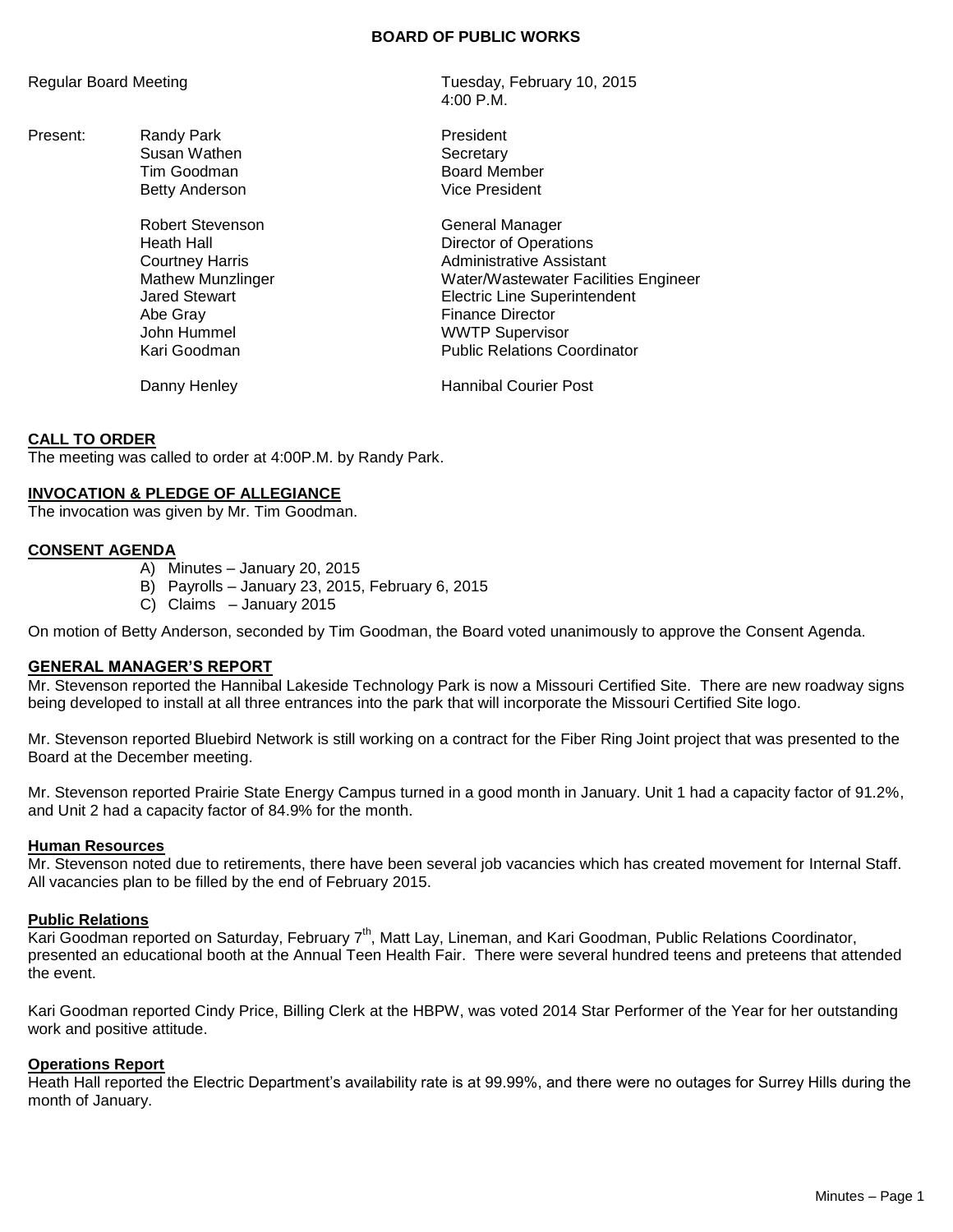Heath Hall reported oil samples from the Indian Mounds and the Southside substations, indicated that the load tap changer oil tested bad and the oil needed to be changed out immediately. An emergency call was made to the manufacturer and the substations were shut down for repair.

Heath Hall reported the Water Department repaired 9 leaks during the month of January.

Heath Hall reported repairs have been scheduled to begin on Tuesday, February 17<sup>th</sup>, to fix the leak on the raw water main at the pump house.

Heath Hall reported the Sewer Crew responded to 13 reported stop ups. One of the stop ups resulted in a Sanitary Sewer Overflow (SSO), and in result was reported to the Missouri Department of Natural Resources.

Heath Hall reported the Year End Sludge Report from the Wastewater Treatment Plant was reviewed and submitted.

Heath Hall reported Matthew Jones, IT Department, has been working with the HBPW maintenance staff to install the necessary hardware for the BlueBird fiber installation. BlueBird is currently on schedule to complete the installation during the month of March.

Heath Hall reported Matthew Jones, IT Department, has continued to gather information about SCADA system related upgrade options. Mr. Jones is planning to have a local vendor from St. Louis come on-site in February to give Management a brief demonstration of the system currently being installed at the Wastewater Treatment Plant.

# **FINANCIAL REPORT**

Abe Gray presented the Board with the financial results for the month of February.

# **PROJECTS REPORT**

Mathew Munzlinger presented the Board with an updated progress report of ongoing projects along with a slideshow of pictures to see improvements being made at the Wastewater Treatment Plant. This includes projects from the Water System and Water Treatment Plant, as well as the Sewer System and Wastewater Treatment Plant. Mr. Munzlinger noted the progress of these projects and studies is acceptable and will continue as weather permits.

On motion of Susan Wathen, seconded by Betty Anderson, the Board voted unanimously to approve the Regular Reports.

# **OLD BUSINESS**

Heath Hall presented the Board with the finalized 5-Year Plan for review. The plan contains all proposed capital projects for the next five fiscal years. Mr. Hall recommended the Board approve the 5-Year Plan as presented.

On motion of Betty Anderson, seconded by Tim Goodman, the Board voted unanimously to approve the 5 Year Plan as presented.

## **NEW BUSINESS**

Heath Hall reported for the last 15 years, the Hannibal Parks and Recreation Department and the HBPW have combined efforts to purchase properties along Wabash, Konder, and Zeigler Streets near the river pump house. These properties are within an area of the city that does not contain sanitary sewer, and it was deemed not cost effective to construct. There is one property remaining to be purchased located at 210 Zeigler, and the owners are interested in selling the property at this time. Mr. Hall recommended the Board approve to cooperate with the Parks and Recreation Department and purchase the property by paying for half the negotiated selling price of the 210 Zeigler property as presented.

On motion of Susan Wathen, seconded by Betty Anderson, the Board voted unanimously to approve the purchase of half of the 210 Zeigler property as presented.

Mr. Stevenson presented the Master Power Purchase and Sale Agreement regarding the Prairie State Capacity Sale for 2015- 2016. The Prairie State Energy Campus has achieved a capacity rating, and the HBPW now has excess capacity for rent. After receiving and reviewing three different offers, Mr. Stevenson recommended accepting The Energy Authority offer for MISO Planning Year 2015-16 which begins June 1, 2015.

On motion of Betty Anderson, seconded by Tim Goodman, the Board voted unanimously to approve Mr. Stevenson to rent the Prairie State capacity to The Energy Authority.

Mr. Stevenson presented a copy of the General Manager Position Description to the Board for recommended approval.

On motion of Susan Wathen, seconded by Betty Anderson, the Board voted unanimously to approve the General Manager's Position Description as presented.